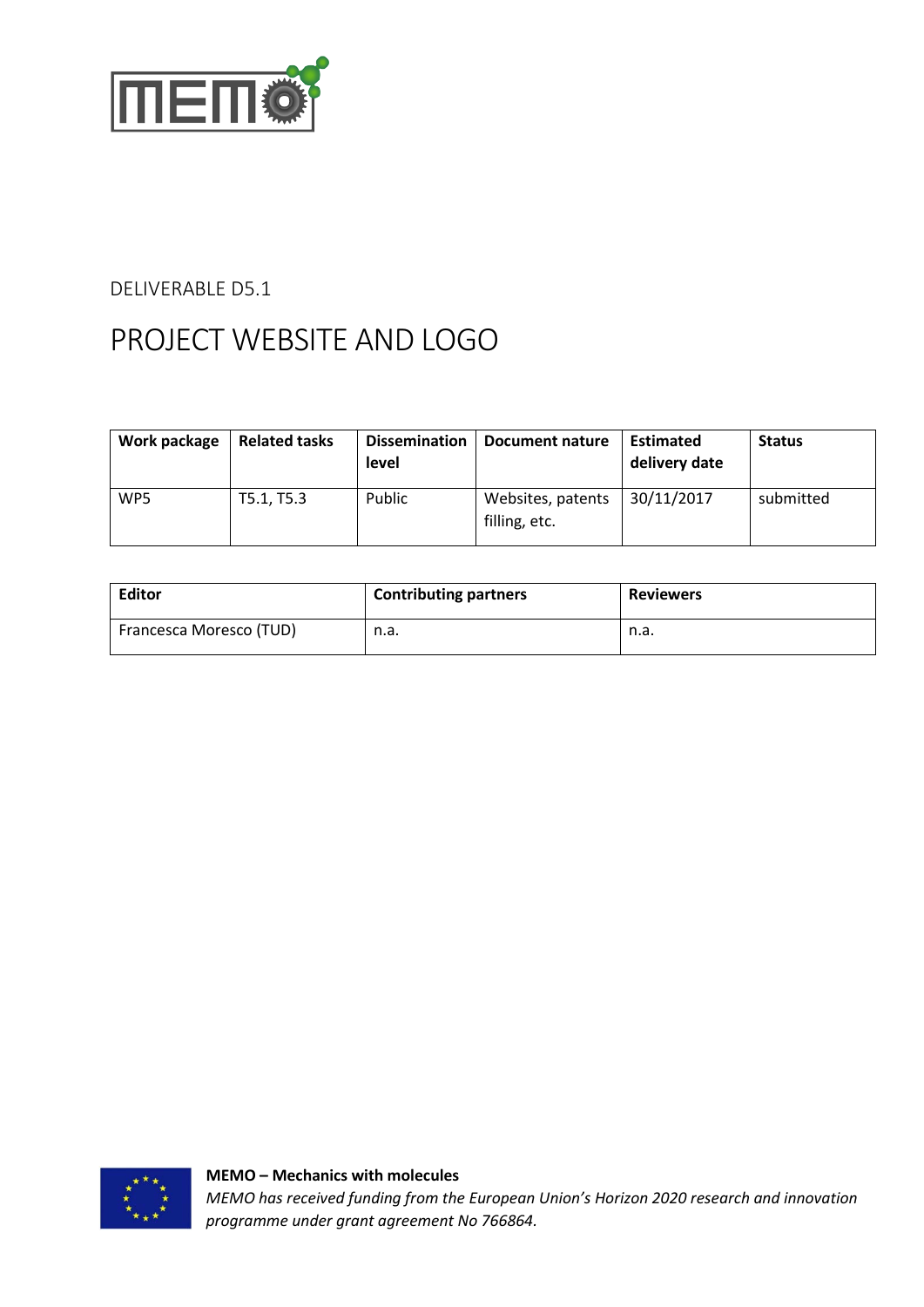

#### DOCUMENT HISTORY

| <b>Version</b> | Date     | Author/editor           | <b>Description</b>    |
|----------------|----------|-------------------------|-----------------------|
| 0.1            | 23/11/17 | Francesca Moresco (TUD) | First version         |
| 1.0            | 30/11/17 | Francesca Moresco (TUD) | Final version of D5.1 |
|                |          | Katja Boettcher (TUD)   |                       |

#### TABLE OF CONTENTS

<span id="page-1-0"></span>

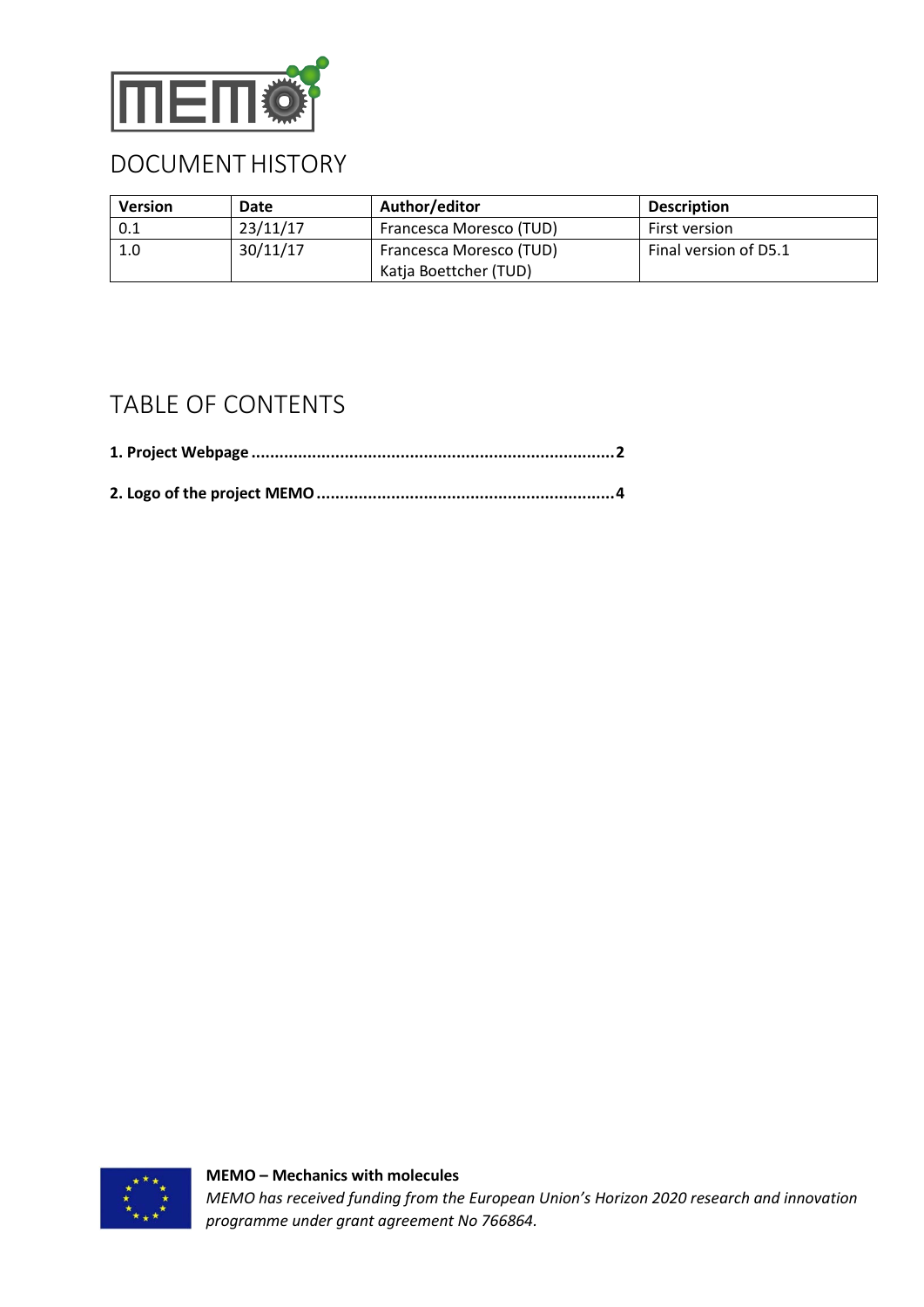

## 1. PROJECT WEBPAGE

An initial MEMO Webpage was opened on November 26, 2017 at URL [https://cfaed.tu](https://cfaed.tu-dresden.de/workshop/memo/)[dresden.de/workshop/memo/.](https://cfaed.tu-dresden.de/workshop/memo/) Beginning of January 2018, the official website will be launched at www.memoproject.eu

It contains a general part describing the goal of the project and the participating groups, as well a link to an internal folder protected by a password for the data exchange between the partners. Publications and other dissemination events will be reported on the webpage. A further page will be linked soon to advertise the second international molecule-car race.

|                                                                                               | <b>MEMO PROJECT</b><br><b>Mechanics With Molecules</b>                                                                                                                                                                                      |                |             |                                                                                                                                                                                                                                                                                                                                                                                                                            |             |
|-----------------------------------------------------------------------------------------------|---------------------------------------------------------------------------------------------------------------------------------------------------------------------------------------------------------------------------------------------|----------------|-------------|----------------------------------------------------------------------------------------------------------------------------------------------------------------------------------------------------------------------------------------------------------------------------------------------------------------------------------------------------------------------------------------------------------------------------|-------------|
| <b>Objectives</b><br>Home<br>FET Open project number 766864<br><b>COORDINATOR</b><br>Science) | Project<br>European Union Horizon 2020 research and innovation programme<br>From October 1, 2017 to September 30, 2021<br>TU Dresden (Germany) - Francesca Moresco (Center for<br>Advancing Electronics Dresden and Institute for Materials | <b>Members</b> | <b>News</b> | <b>Publications</b><br>Connected<br>Groups<br>> Single Molecule Machines<br>Group<br>TU Dresden, Chair of Materials<br><b>Science and Nanotechnology</b><br>> CEMES-CNRS Toulouse<br>> LPN-CNRS Marcoussis<br>> CSIC CFM, San Sebastian<br>> University of Graz, Institute of<br><b>Chemistry</b><br>> University Of Liége,<br><b>Department of Chemistry</b><br>> University of Manchester,<br><b>School of Chemistry</b> | <b>More</b> |
| © Copyright All Rights Reserved.<br>Home   Contact   Login                                    |                                                                                                                                                                                                                                             |                |             |                                                                                                                                                                                                                                                                                                                                                                                                                            |             |

*Figure 1. A screenshot of the initial MEMO website*



**MEMO – Mechanics with molecules**

*MEMO has received funding from the European Union's Horizon 2020 research and innovation programme under grant agreement No 766864.*